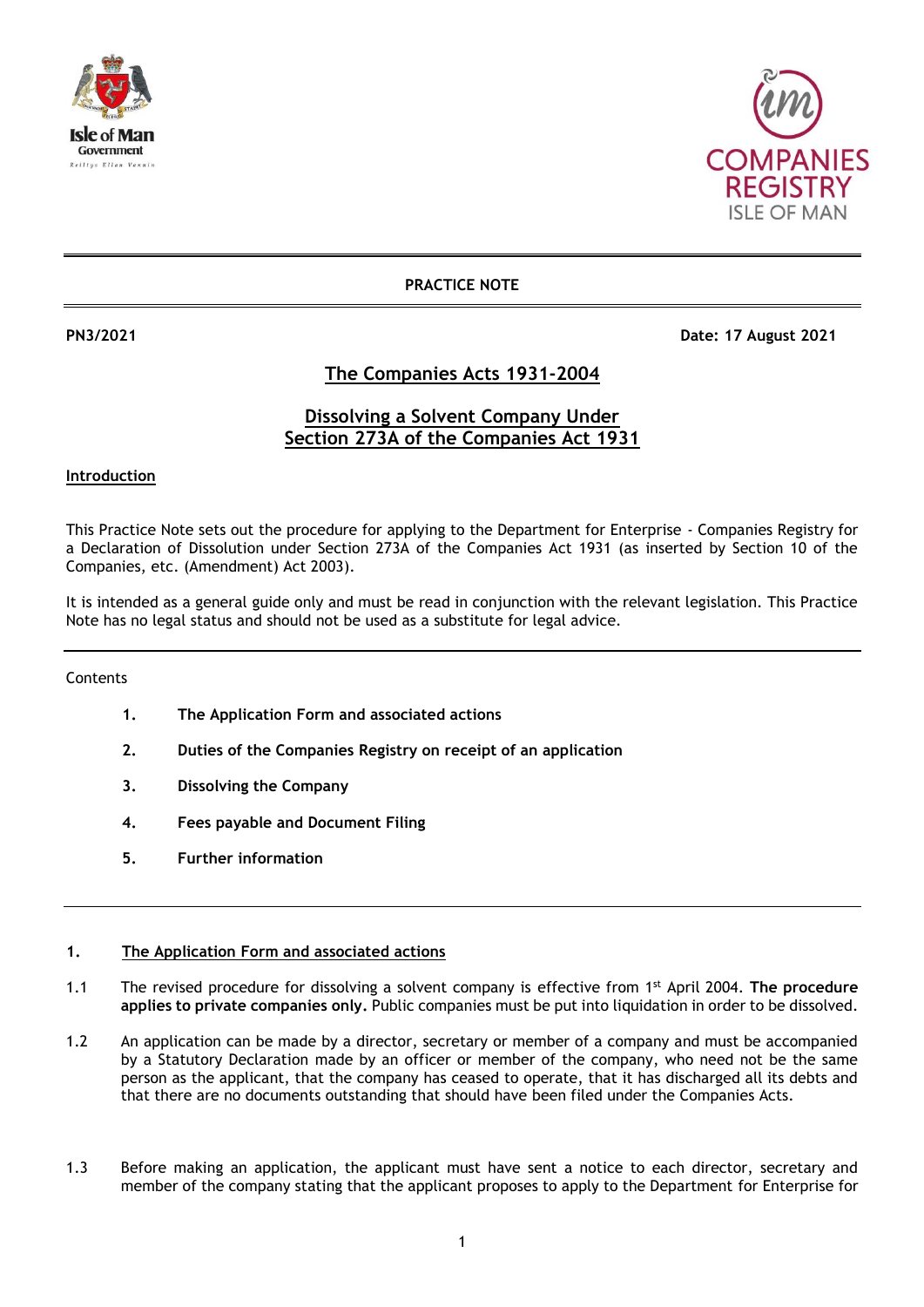a Declaration of Dissolution and that, unless written objection is made to the Department within one month of the date the notice was posted, the Department may dissolve the company.

- 1.4 To avoid any delay in dissolving the company, applicants are advised to contact the Income Tax and Customs & Excise Divisions of the Isle of Man Treasury before making an application and ensure that any outstanding matters concerning those Divisions are resolved.
- 1.5 The application to dissolve the company must be made on the prescribed form "RS", which is downloadable from the Department's website [www.gov.im/categories/business-and-industries/companies-registry](http://www.gov.im/categories/business-and-industries/companies-registry) and consists of a two-page Application Form and a one-page Statutory Declaration.
- 1.6 Page 2 of the Application Form asks for details of any changes in the members since the last Annual Return was filed, or since incorporation if no Annual Return is due. Applicants are advised that the application will be rejected if any document requiring to be filed under the Companies Acts is outstanding, e.g. an Annual Return or a Memorandum of Satisfaction.
- 1.7 The applicant should ensure any name registered under the Registration of Business Names Acts has been ceased.
- 1.8 There is a prescribed fee of **£95**, which must be paid at the time the application is submitted to the Companies Registry.

#### **2. Duties of the Companies Registry on receipt of an application**

- 2.1 When the application has been accepted, the Companies Registry will publish in one local newspaper, on its website and in an index available for inspection at its public counter, a notice to the effect that an application has been received. One month's notice will be given for any person to lodge an objection to the dissolution.
- 2.2 When the notice has been published in all three places, the Companies Registry will send a letter to the Assessor of Income Tax, the Collector of Customs and Excise and the Attorney General. They will be similarly advised of the receipt of the application, and that they have one month in which to give written notice that they have no objection to the dissolution.
- 2.3 **Applicants are advised that, should any objection be received, no Declaration of Dissolution will be made until either the objection is withdrawn, or the Department decides that the objection is completely without justification.**
- 2.4 If no objection has been received by the end of the period for objections, and if the Assessor of Income Tax, the Collector of Customs & Excise and the Attorney General have confirmed that they have no objection to the dissolution, the Companies Registry will send a letter to the company, at its registered office, stating that the company is entitled to distribute its surplus assets, and that it may do so.

#### **3 Dissolving the Company**

- 3.1 When the company receives the letter described in paragraph 2.4 above, it must take appropriate action (i.e. seek to distribute any surplus assets) and reply to the Companies Registry that it has either (a) distributed its surplus assets or (b) that it cannot do so and state why.
- 3.2 If no reply is received, the company will not be dissolved.
- 3.3 When the reply is received the Companies Registry will publish in one local newspaper, on its website and in an index available for inspection at its public counter, a notice to the effect that the company is dissolved, and, on publication of that notice, the company is dissolved.
- 3.4 Please be advised that we are no longer providing our courtesy letters confirming the dates of dissolution for Companies that have been dissolved under the 1931-2004 Act. Confirmation of dissolution can be sought by undertaking a Company search on our website.

#### **4. Fees payable and Document Filing**

4.1 A fee of **£95** is payable on applying for dissolution.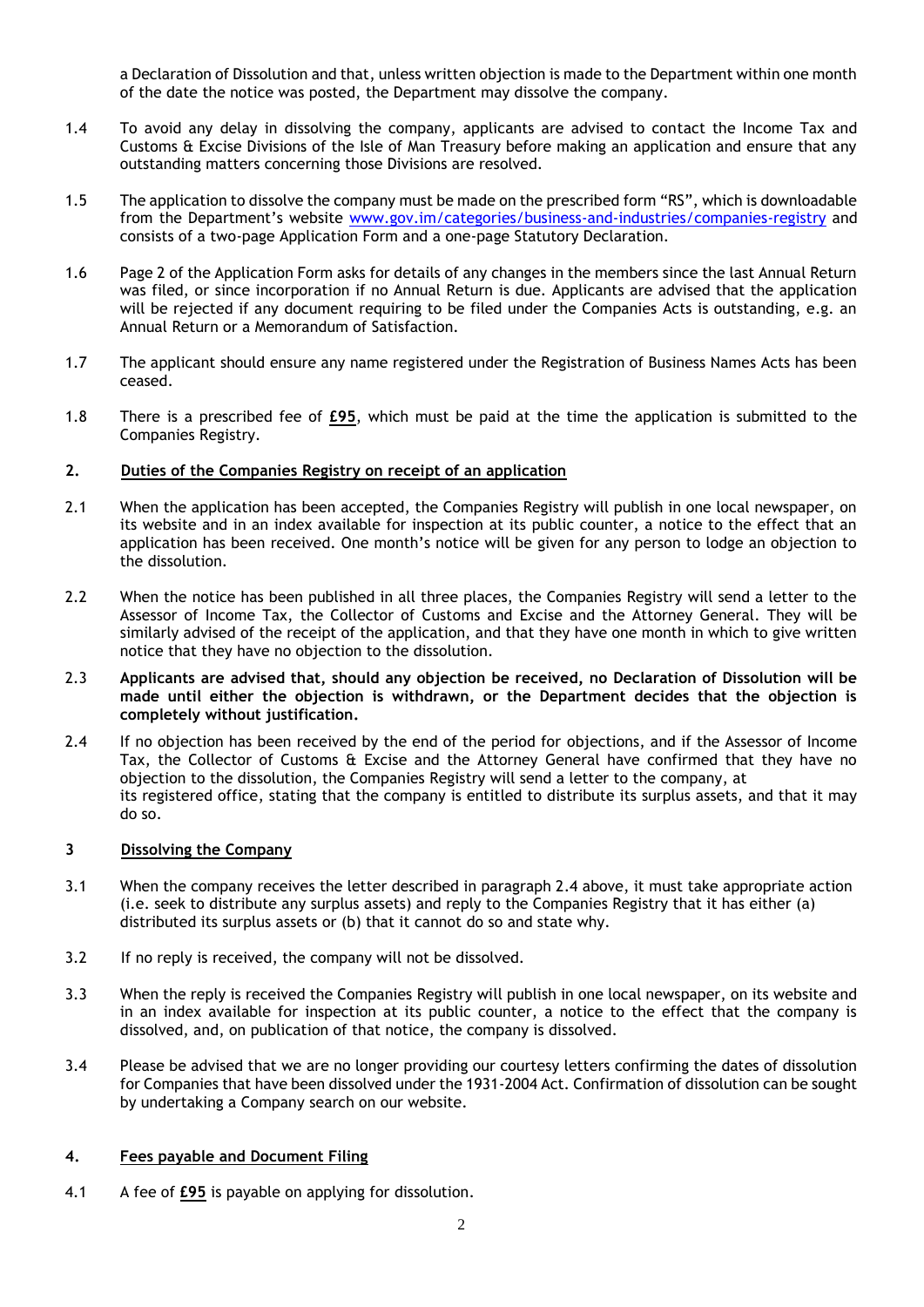- 4.2 Payment of fees can be made in cash or by cheque made payable to "Isle of Man Government", or by BACS/Bank transfer in accordance with the following [https://www.gov.im/media/1368638/2020-01-02](https://www.gov.im/media/1368638/2020-01-02-companies-registry-bacs.pdf) [companies-registry-bacs.pdf](https://www.gov.im/media/1368638/2020-01-02-companies-registry-bacs.pdf)
- 4.3 Company documents can be presented for registration in paper form by delivery to our public counter, by post or by email providing they are submitted in accordance with the Companies Registry Electronic Transmission of Information guidance [https://www.gov.im/media/1371077/electronic-transmission-of](https://www.gov.im/media/1371077/electronic-transmission-of-information-guidance.pdf)[information-guidance.pdf](https://www.gov.im/media/1371077/electronic-transmission-of-information-guidance.pdf)

#### **5. Further information**

Our staff will willingly answer general queries by telephone or e-mail but cannot give legal advice. If you require such advice you should consult an Advocate.

The telephone number for the Companies Registry is: 01624 689389 The e-mail address is: [companies@gov.im](mailto:companies.registry@gov.im)

Statutory forms and practice notes are available free of charge from the website: [www.gov.im/categories/business-and-industries/companies-registry](http://www.gov.im/categories/business-and-industries/companies-registry)

A list of licenced TCSP providers is available on the Isle of Man Financial Supervision Authority website at [https://www.iomfsa.im/register-search/.](https://www.iomfsa.im/register-search/)

Details of Isle of Man Advocates are available from the Isle of Man Law Society at:

Tel: +44 (0)1624 662910 E-mail: [enquiries@iomlawsociety.co.im](mailto:enquiries@iomlawsociety.co.im) Website: [www.iomlawsociety.co.im](http://www.iomlawsociety.co.im/)

Copies of Acts of Tynwald dealt with by the Companies Registry can be found on the following website administered by H.M. Attorney General: <http://www.legislation.gov.im/cms/index.php>

#### **COMPANIES REGISTRY**

Registries Building Deemsters Walk, Bucks Road Douglas, Isle of Man IM1 3AR

Telephone: +44 (0)1624 689389 Enquiries Email: [companies@gov.im](mailto:companies@gov.im) Filings Email: [companyfilings@gov.im](mailto:companyfilings@gov.im) Website: [www.gov.im/categories/business-and-industries/companies-registry](http://www.gov.im/categories/business-and-industries/companies-registry)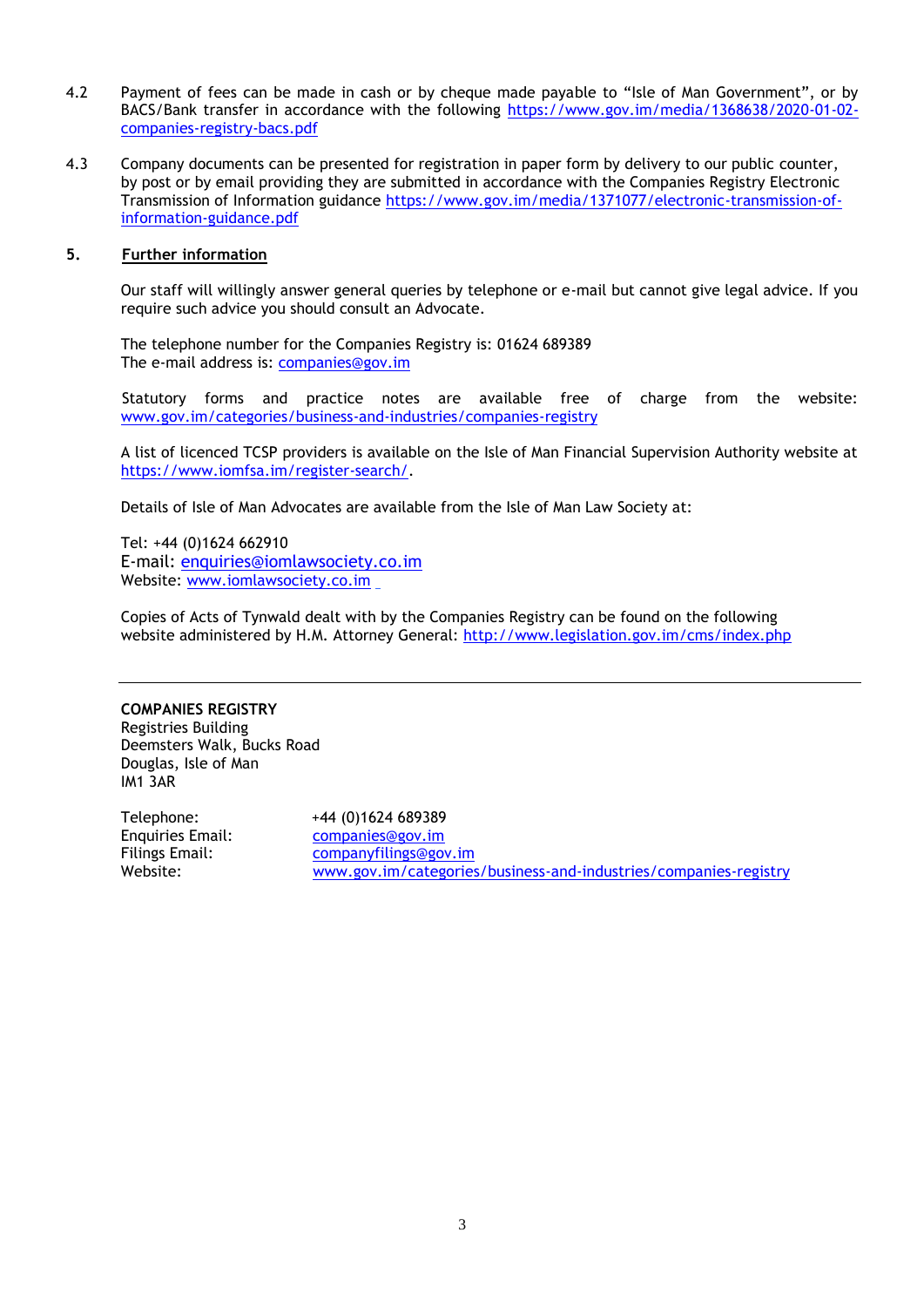# **THE COMPANIES ACTS 1931 - 2004**

# **APPLICATION TO THE DEPARTMENT FOR ENTERPRISE FOR A DECLARATION OF DISSOLUTION**

Pursuant to section 273A(1) of the Companies Act 1931

*Please complete legibly in black type or bold, block lettering*

| Name of company: | Limited*                 |
|------------------|--------------------------|
| $I/We^*$         | (full name of applicant) |

of \_\_\_\_\_\_\_\_\_\_\_\_\_\_\_\_\_\_\_\_\_\_\_\_\_\_\_\_\_\_\_\_\_\_\_\_\_\_\_\_\_\_\_\_\_\_\_\_\_\_\_\_\_\_(address of applicant)

being a Director/Secretary/Member**\*** of the above company hereby apply for a Declaration of **Dissolution** 

in respect of the above company.

I/We**\*** hereby confirm that Notice of this Application has been sent by pre-paid post to each Director, Secretary and Member of the company in accordance with section 273A(5).

I/We**\*** confirm that the particulars given on Page 2 of this Form are complete to the best of my/our knowledge and belief.

| Signed:       | Date:              |
|---------------|--------------------|
| Presented by: | Official use only: |

**\*delete as appropriate**

**NOTES**

Details of changes, if any, to members must be listed on Page 2. The filing fee prescribed under the Companies (Fees) Order currently in force must accompany this Application.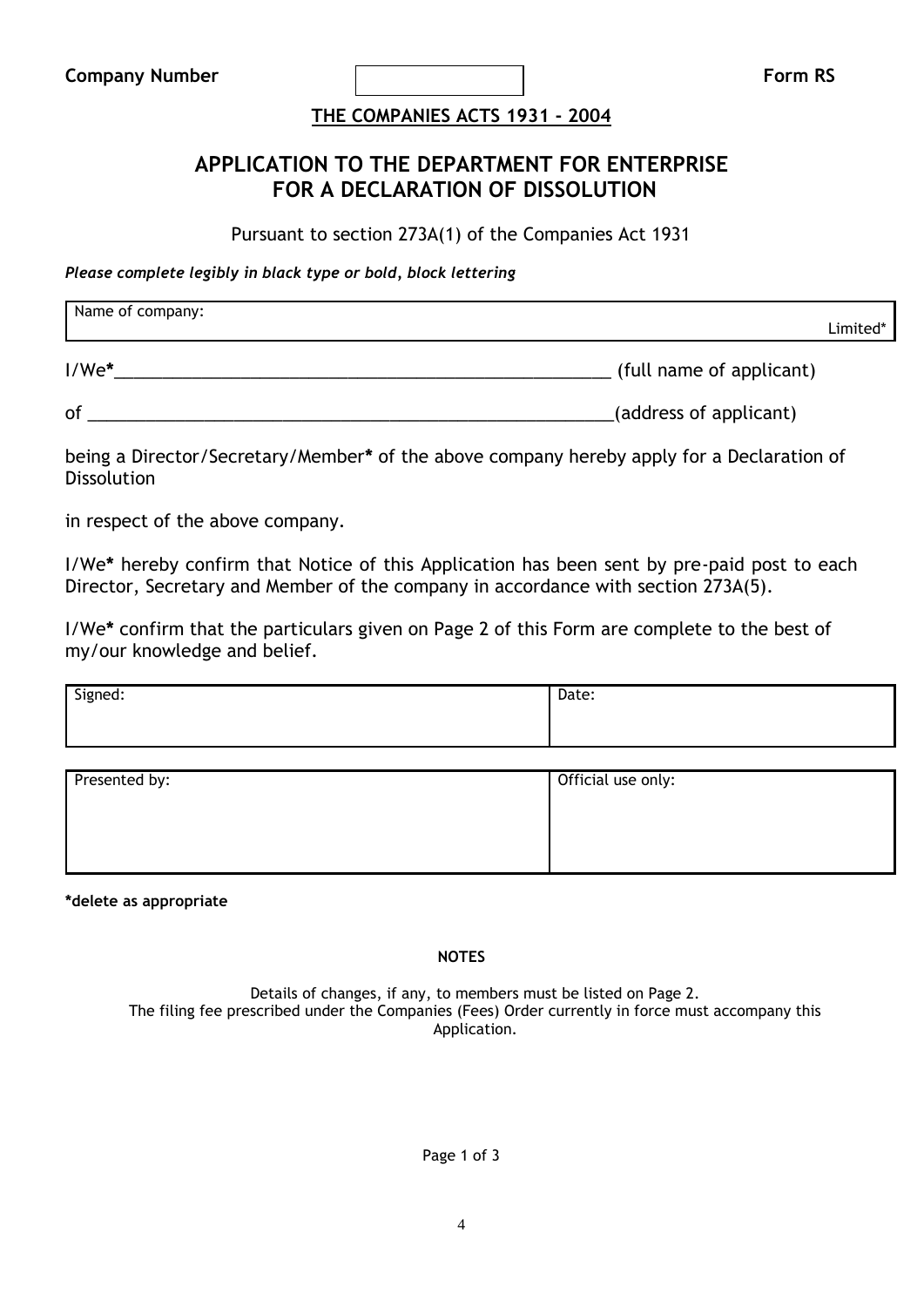## **THE COMPANIES ACTS 1931 - 2004**

**Schedule of changes to the details of members which have occurred since the last annual return (or, in the case of a company for which an annual return has not fallen due, the particulars filed on first incorporation).** *(See Note below)*

**If none, say "None".**

*Please complete legibly in black type or bold, block lettering*

### **NOTE**

Any change in particulars requiring to be filed with the Department for Enterprise, must be delivered to the Department on the appropriate prescribed form or, if no form is prescribed, by other means before this Application will be accepted for registration.